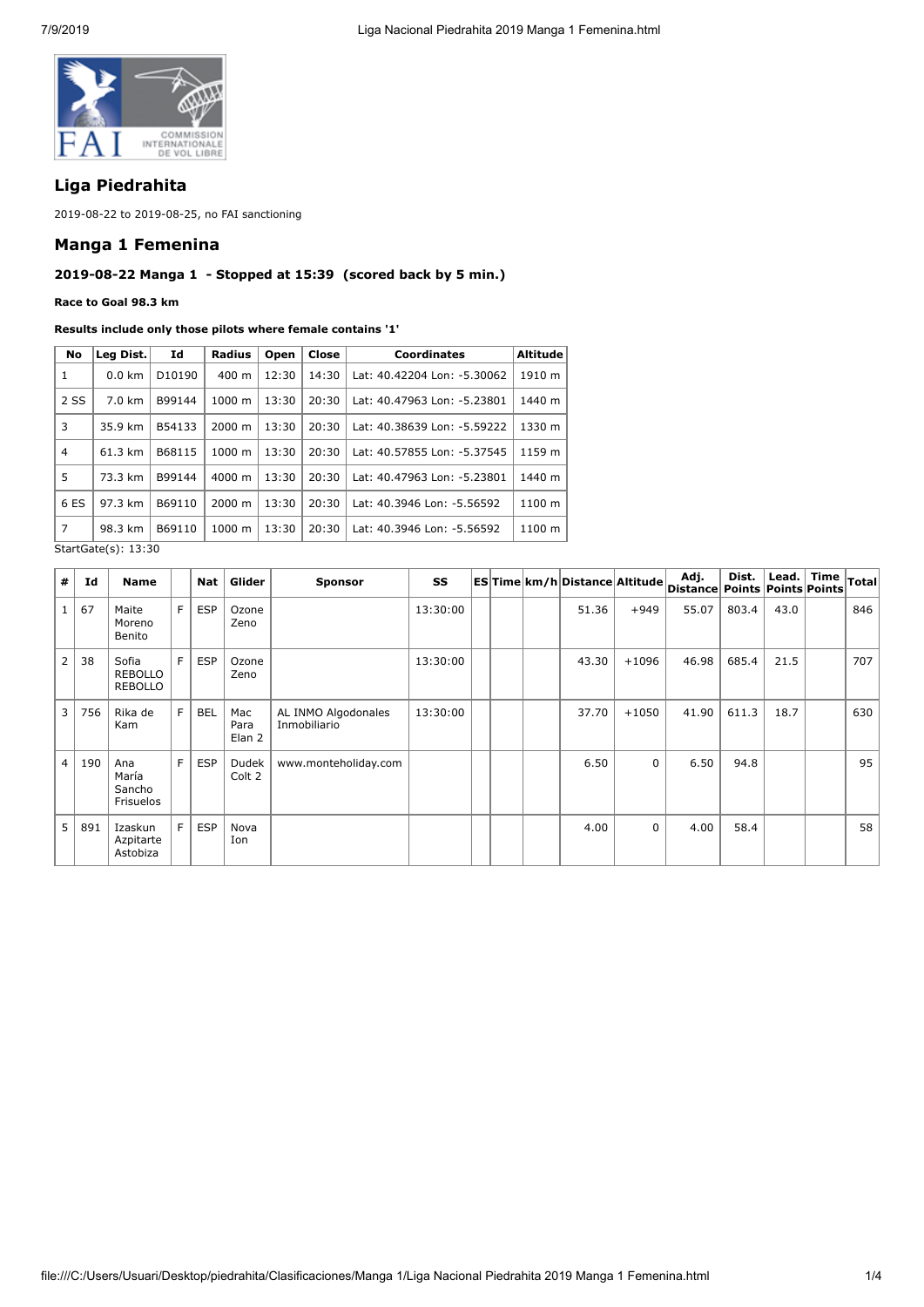**Pilots absent from task (ABS)**

**Id Name**

# **Pilots not yet processed (NYP)**

**Id Name**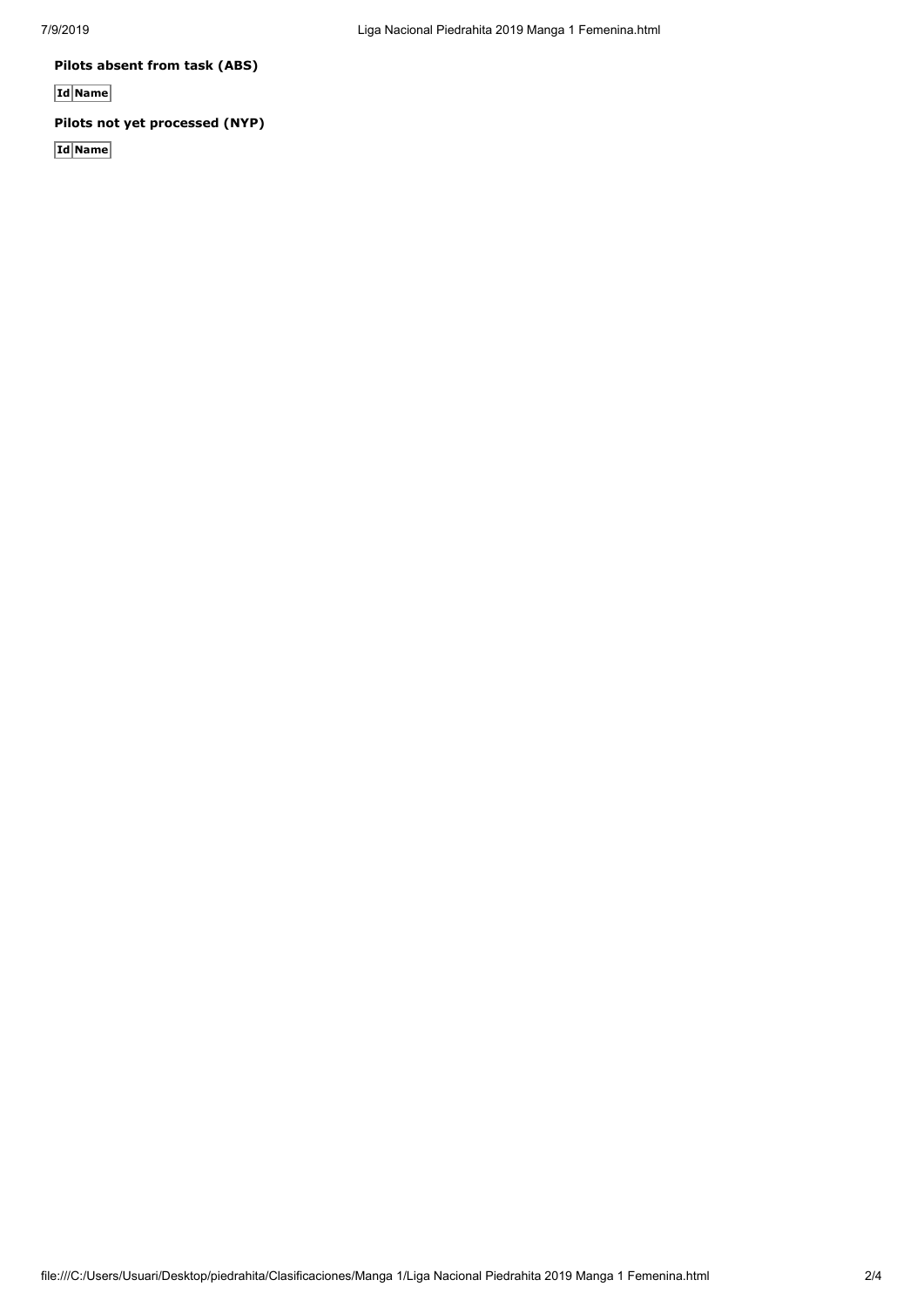#### **Task statistics**

| param                           | value                     |
|---------------------------------|---------------------------|
| ss_distance                     | 90.385                    |
| task distance                   | 98.339                    |
| launch_to_ess_distance          | 97.339                    |
| no_of_pilots_present            | 83                        |
| no_of_pilots_flying             | 83                        |
| no_of_pilots_lo                 | 83                        |
| no_of_pilots_reaching_nom_dist  | 64                        |
| no_of_pilots_reaching_es        | 0                         |
| no_of_pilots_reaching_goal      | 0                         |
| sum_flown_distance              | 3262.359                  |
| best_dist                       | 61.691                    |
| best time                       | 0                         |
| worst time                      | 0                         |
| no_of_pilots_in_competition     | 91                        |
| no of pilots landed before stop | 35                        |
| sum_dist_over_min               | 3086.526                  |
| sum_real_dist_over_min          | 2934.113                  |
| sum_flown_distances             | 3262.359                  |
| best_real_dist                  | 61.04                     |
| last_start_time                 | 2019-08-22T13:30:00+02:00 |
| max_time_to_get_time_points     | 0                         |
| no_of_pilots_with_time_points   | 0                         |
| goalratio                       | 0                         |
| arrival_weight                  | 0                         |
| departure_weight                | 0                         |
| leading_weight                  | 0.0175                    |
| time_weight                     | 0.0825                    |
| distance_weight                 | 0.9                       |
| smallest_leading_coefficient    | 1.88571485705932          |
| available_points_distance       | 900                       |
| available_points_time           | 32.5                      |
| available_points_departure      | 0                         |
| available_points_leading        | 67.5                      |
| available_points_arrival        | 0                         |
| time_validity                   | 1                         |
| launch_validity                 | 1                         |
| distance_validity               | 1                         |
| stop_validity                   | 1                         |
| day_quality                     | 1                         |
| ftv_day_validity                | 1                         |
| time_points_stop_correction     | 0                         |

### **Scoring formula settings**

| param    | value          |
|----------|----------------|
| id       | <b>PWC2017</b> |
| min_dist |                |